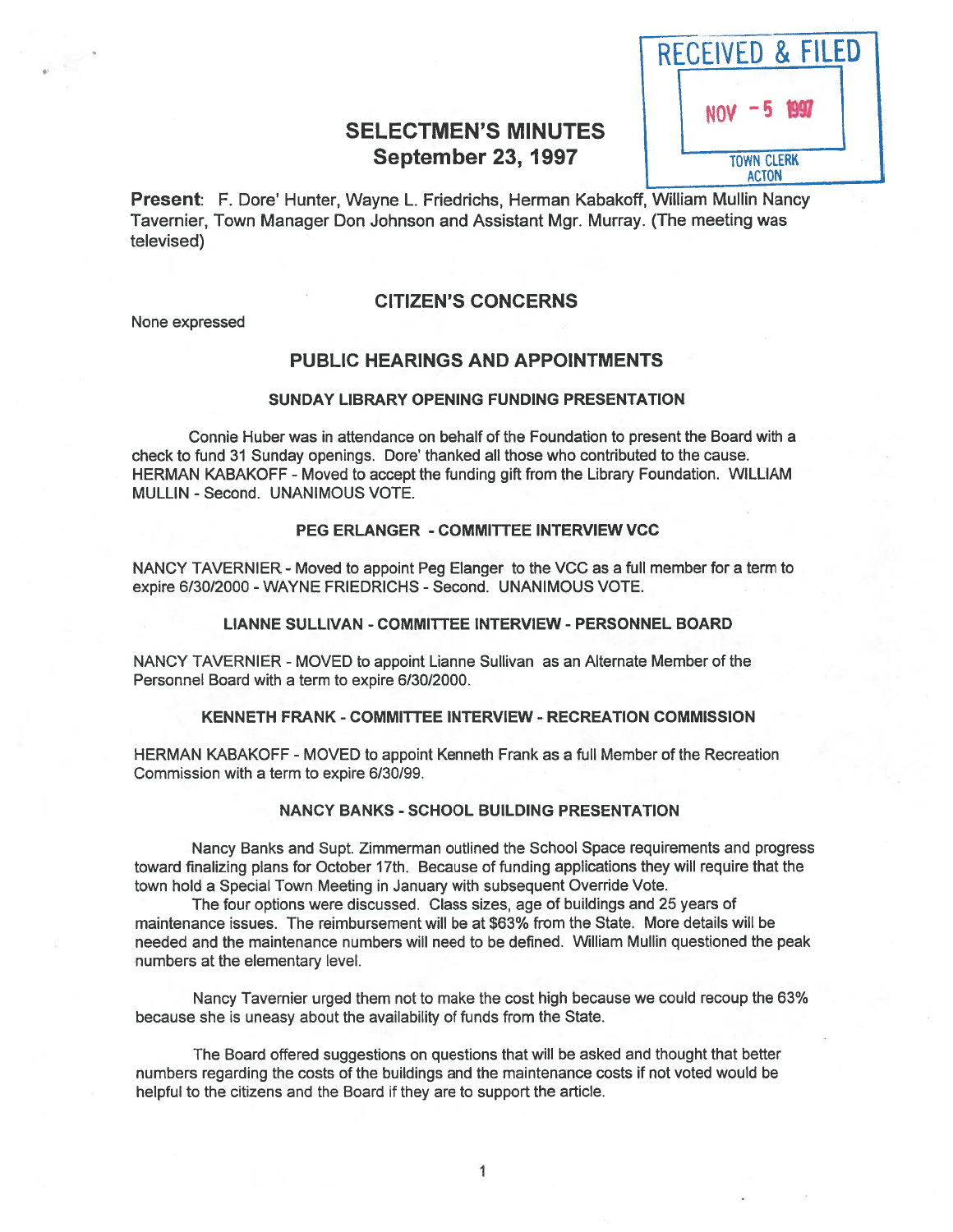Charlie Kadlec suggested that the local and regional projects be further separated. He asked about staffing and maintenance costs and that they need to be funded too.

### SELECTMEN'S BUSINESS

WINDSOR AVE. TRAFFIC RECOMMENDATIONS -The Board discussed the repor<sup>t</sup> and its recommendations. Wayne didn't want to lose two parking <sup>p</sup>laces to move the crosswalk. Dore' directed the Town Manager to go forward with Central Street sidewalk in FY98.

SPECIAL TOWN MEETING DISCUSSION - The Board discussed the financial impact of the Citizen's Petition Article on this year's budget. The Board wanted additional information from the Personnel Board. Wayne was not convinced that he wanted to suppor<sup>t</sup> this petition. Dore' was not in favor if it meant taking funds from this year's budget. He suggested we ask them to re-submit at an annual meeting and to have the personne<sup>l</sup> Board review with them. Herman was against the petition. After discussion of the numbers and costs if voted and the impact on this year's budget the Board felt they could not support. HERMAN KABAKOFF - Moved to Not Recommend Article 2 (Health Insurance). WAYNE FRIEDRICHS - Second. UNANIMOUS VOTE.

Article 3 - Cemetery Lot Buyback - WILLIAM MULLIN-Moved to remove this article from Consent. NANCY TAVERNIER - Second. UNANIMOUS VOTE.

Article 1 - Morrison Land - HERMAN KABAKOFF - Move that the Board of Selectmen use \$82,000 of the W.R. Grace Environmental Gift fund to assist in the purchase and protection of <sup>a</sup> portion of the Morrison property (as shown on <sup>p</sup>lans attached to minutes) that is environmentally sensitive. For environmental protection purposes, this portion of the property shall be used for low intensity uses such as swimming, fishing, boating, beach front, open vistas, or such other uses as the Board of Selectmen, in their sole and absolute discretion, may from time to time designate, consistent with the intent of the gift. WAYNE FRIEDRICHS - Second. UNANIMOUS VOTE.

ACTON HOUSING AUTHORITY FEE WAIVER REQUEST-WAYNE FRIEDRICHS - Moved to waive the fee of \$210.00 NANCY TAVERNIER - Second. After discussion the motion was withdrawn.

HERMAN KABAKOFF -Moved not to waive the Fee. WILLIAM MULLIN -Second. 4 in favor, Dore' Hunter abstaining. Motion Passes.

SOUTH ACTON TRAIN PATRON PARKING - Mr. Hunter asked the Town Manager to have staff review the status of issues about off site parking outlined in Ms. Berry's letter and repor<sup>t</sup> back to the Board.

LOCAL SCHOOL ACCOUNTING PC BASED PLATFORM -Dore' was concerned about possible hang-ups with the computer accounting system. He asked staff to repor<sup>t</sup> back at the next meeting

ST. MATTHEW'S DEDICATION- Dote' announced the dedication ceremony scheduled for October 5th at 4:00. Bill offered to represen<sup>t</sup> the Board.

ALG -Nancy asked that the Retiree's Health Benefits, Lottery Money, Morrision be <sup>p</sup>laced on the agenda for the meeting.

WINDERMERE SUBDIVISION DISCUSSION -Bill Mullin briefly discussed Counsel's letter about access to the subdivision. It was decided to pu<sup>t</sup> it on an upcoming agenda when more information could be presented.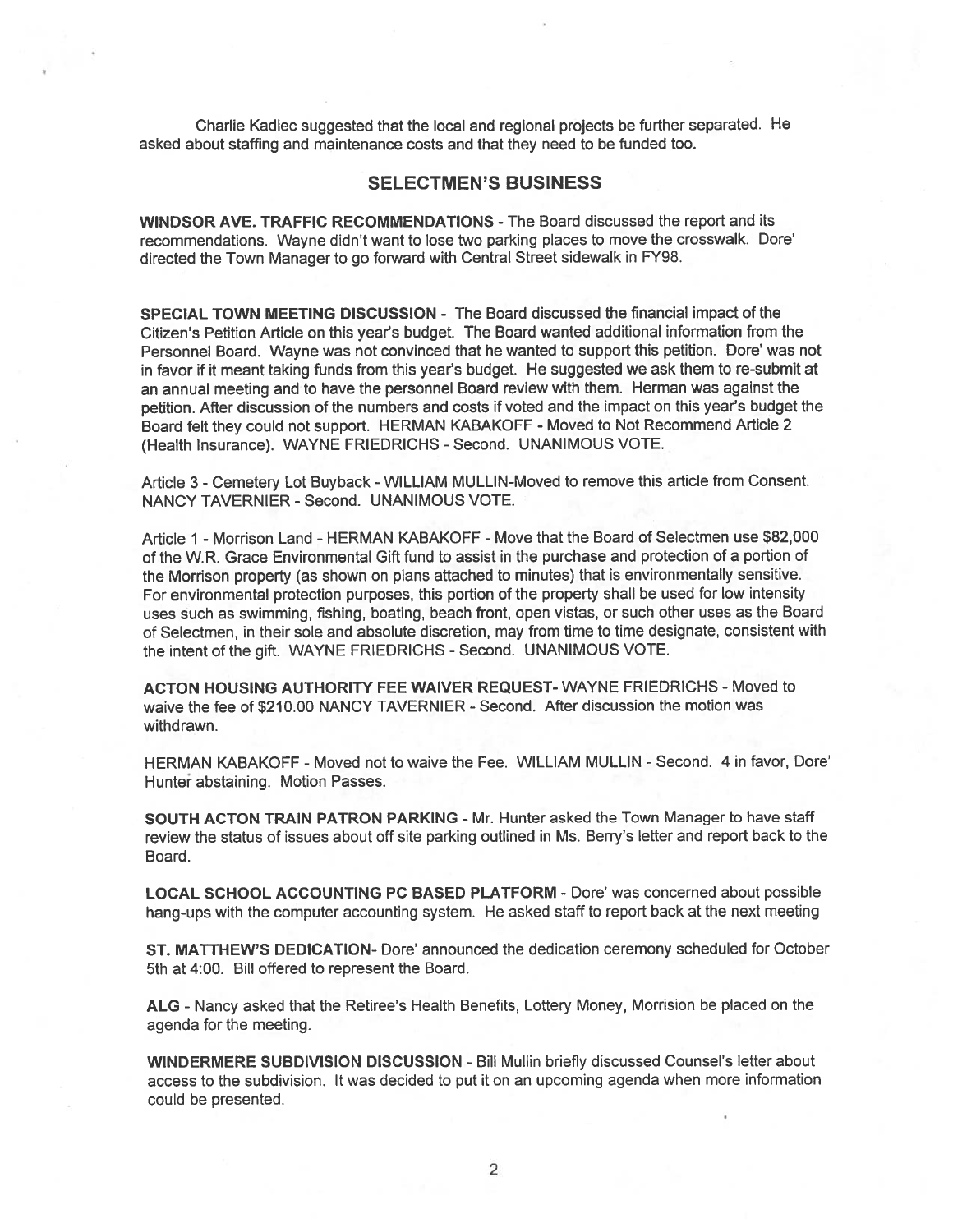# CONSENT AGENDA

### NANCY TAVERNIER - Moved to. HERMAN KABAKOFF - Second. UNANIMOUS VOTE.

### TOWN MANAGER'S REPORT

NESWC -John discussed the recent issues at NEWSC. Dore' felt that we as <sup>a</sup> Town should send <sup>a</sup> letter to the Inspector General in suppor<sup>t</sup> of their opinion vs. The letter send by the Executive Board. DORE' HUNTER - Moved to send a letter to the Inspector General. HERMAN KABAKOFF -Second. UNANIMOUS VOTE. Staff to draft letter and Chairman to sign.

WILLIAM MULLIN - Moved to nominate John Murray as NESWC Primary Representative with Don Johnson as alternate. HERMAN KABAKOFF - Second. UNANIMOUS VOTE.

Need for Executive Session.

## EXECUTIVE SESSION

HERMAN KABAKOFF- Moved to go into Executive Session for the purpose of discussing Potential litigation. DORE' HUNTER -Second. UNANIMOUS VOTE.

Roll Call taken by Mr. Kabakoff -All Ayes.

The Board adjourned at 11:05 P.M

Christine M. Joyce Recording Secty. Doc: Min9/27/97

Date

Clerk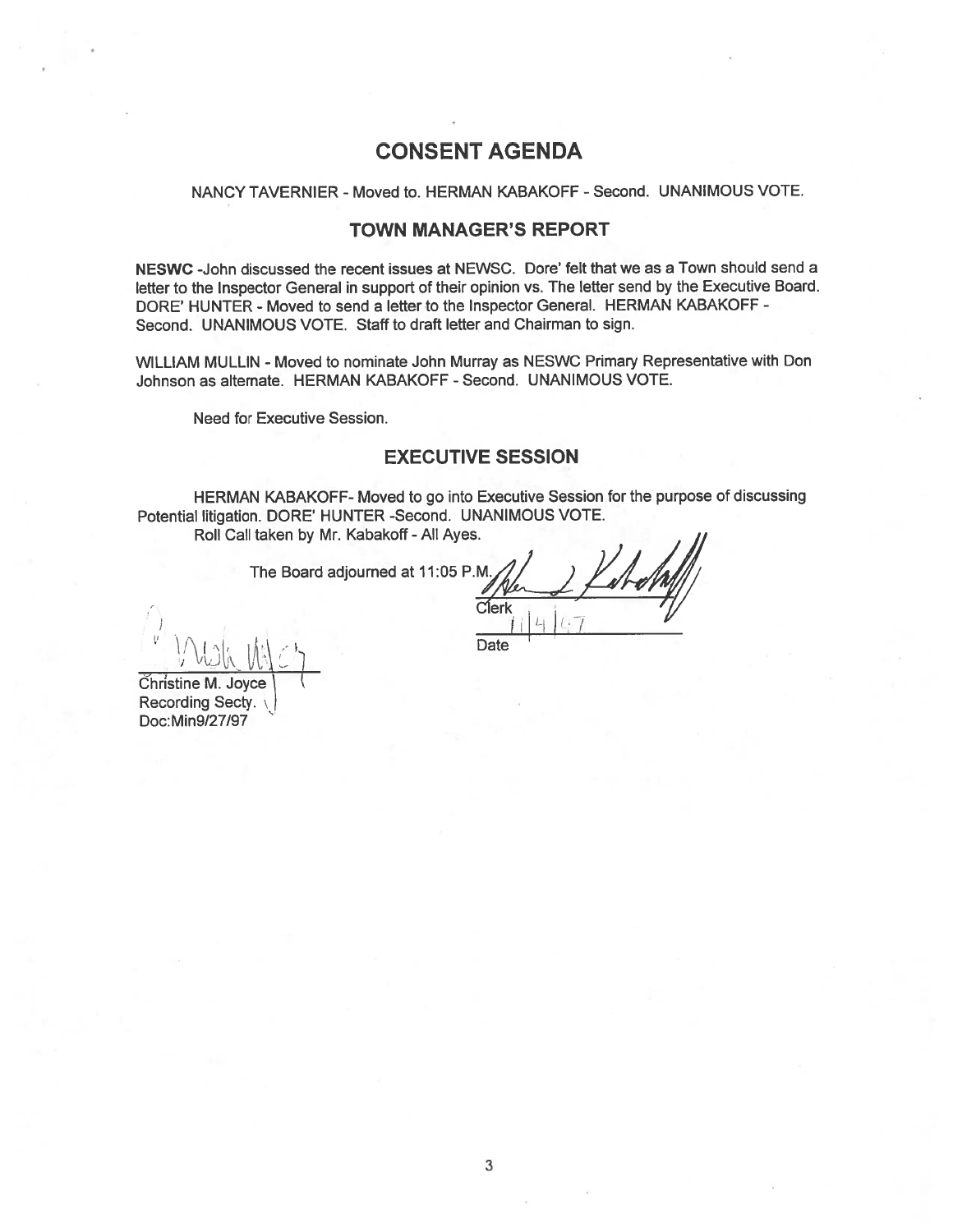September 18, 1997

TO Board of Selectmen

FROM: F. Dore' Hunter, Chairman

SUBJECT: Selectmen's Report

# AGENDA Room 204 September 23, 1997 7:30 P.M.

## I. CITIZEN'S CONCERNS

# II. PUBLIC HEARINGS & APPOINTMENTS

- 1. 7:31 MEMORIAL LIBRARY FOUNDATION Connie Huber will presen<sup>t</sup> the Town with <sup>a</sup> check to fund Sunday openings at the Acton Memorial Library.
- 2. 7:35 PEG ERLANGER Enclosed please find Ms. Erlanger's Citizen Resource Sheet and VCC's recommendation for her appointment to the Volunteer Coordinating Committee for <sup>a</sup> term to expire June 30, 2000 for Board action.
- 3. 7:40 LIANNE SULLIVAN Enclosed <sup>p</sup>lease find Ms. Sullivan's Citizen Resource Sheet and VCC's recommendation for her appointment to the Personnel Board for <sup>a</sup> term to expire June 30, 1998.
- 4. 7:45 KENNETH FRANK Enclosed <sup>p</sup>lease find Mr. Frank's Citizen Resource Sheet and VCC's recommendation for his appointment to the Recreation Commission for <sup>a</sup> term to expire June 30, 1999.
- 5. 9:00 NANCY BANKS Ms. Banks will provide the Board with an update on the School Building Report.

## III. SELECTMEN'S BUSINESS

- 6. CAPITAL BUDGET Review Long Range Capital Plan. Chairman Hunter asked that this item be placed on the agenda.
- 7. WINDSOR AVE. RECOMMENDATIONS Enclosed please find recommendations from VHB and previous Board of Selectmen minutes.
- 8. SPECIAL TOWN MEETING WARRANT Enclosed please find the latest version of the warrant articles for discussion by the Board.
- 9. ACTON HOUSING AUTHORITY -Enclosed <sup>p</sup>lease find <sup>a</sup> reques<sup>t</sup> for <sup>a</sup> waiver of the Building Permit Application fees for repairs to the Windsor Green Housing complex.